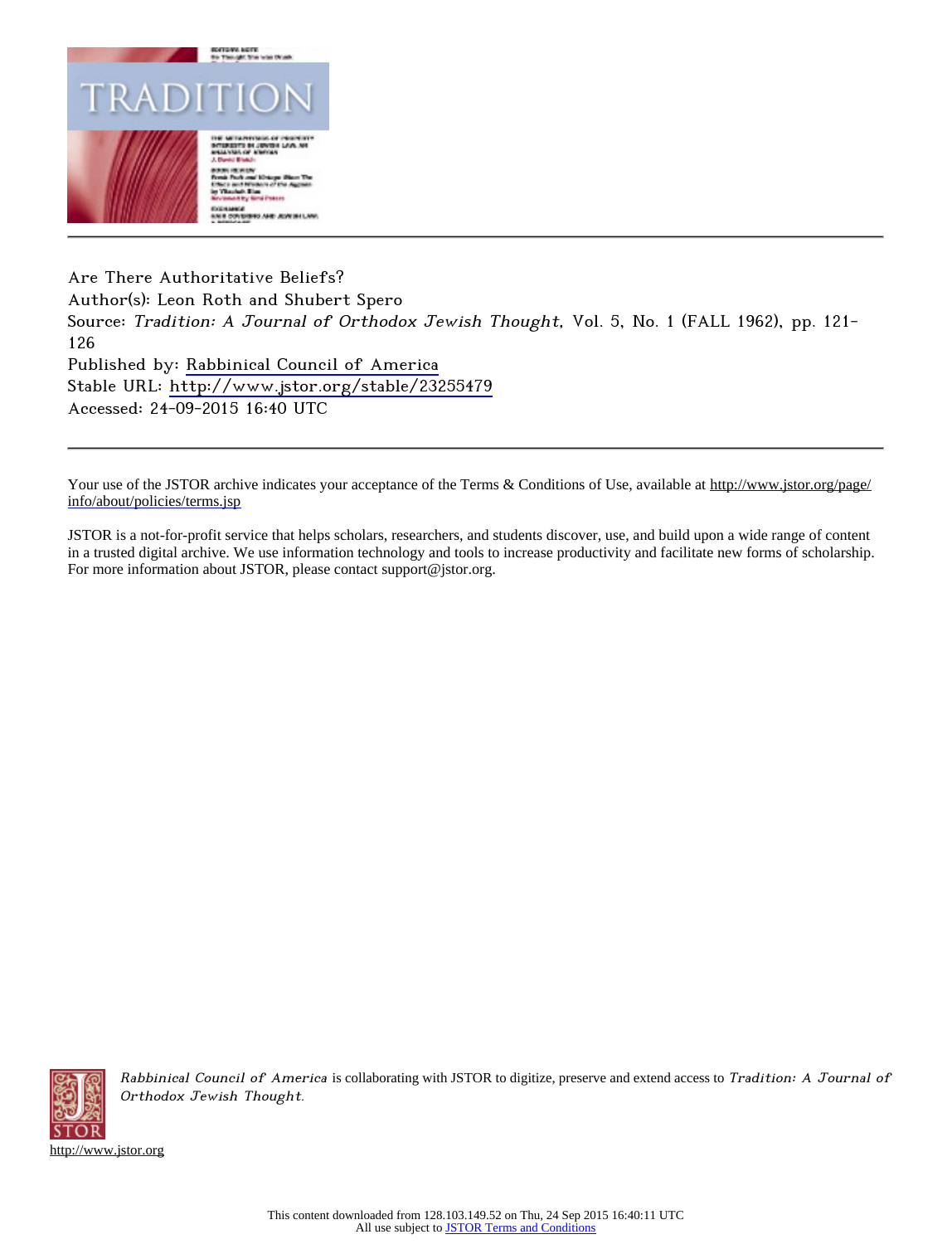# COMMUNICATIONS

### ARE THERE AUTHORITATIVE BELIEFS?

## TO THE EDITOR OF TRADITION:

I am much honored by the de tailed comments on my Judaism, A Portrait, in your issue of Spring 1962; and if I advert to some of them, it is not in order to exculpate the author who is only too con scious of his shortcomings but to bring the issues involved into a fuller light. They seem to me to be of such importance as to demand the attention of all students.

In the eyes of the reviewer, the author of the book is, on many central points, "evasive." He cer tainly is. He gives no directives. He does not tell his readers wheth er or not they are to "believe" this or that. He seems to delight in leading them to one conclusion and then offering reasons which suggest another. He blurs differ-<br>ences; highlights one thinker; highlights omits even a reference to others. He does not explain clearly his view of revelation.

I agree; but is not this precisely the very nature and prerogative of Aggadah, and is it not in this that part of the great strength of Ju daism has always lain? Is not the distinction between Aggadah and Halakhah fundamental? The re viewer is surely asking for a Pesak  $Din$  (and a  $Posek$ ) in regions where there is and can be no such thing. Aggadah can suggest, can try to persuade; it can ridicule, di vert, dismiss; but it cannot com pel. True, it may pass into Ha lakhah as Professor Jacob Katz's recent books have shown with an abundance of happy illustration. But for decision to be exercised or invoked, Aggadah must have al ready passed into Halakhah. While not yet Halakhah, it offers deci sion no place.

The reviewer thinks it "likely that one going to his death in Sanc tification of the Name might wish to have something 'authoritative' on the Jewish concept of immor tality." It is indeed likely (although the idea of purely disinterested ac tion does, pace the reviewer, exist: what else could Antigonos of Socho have meant?); and so we find it in the saga of Maccabean martyrdom. But "authoritative"? What can one tell an enquirer but that most Jew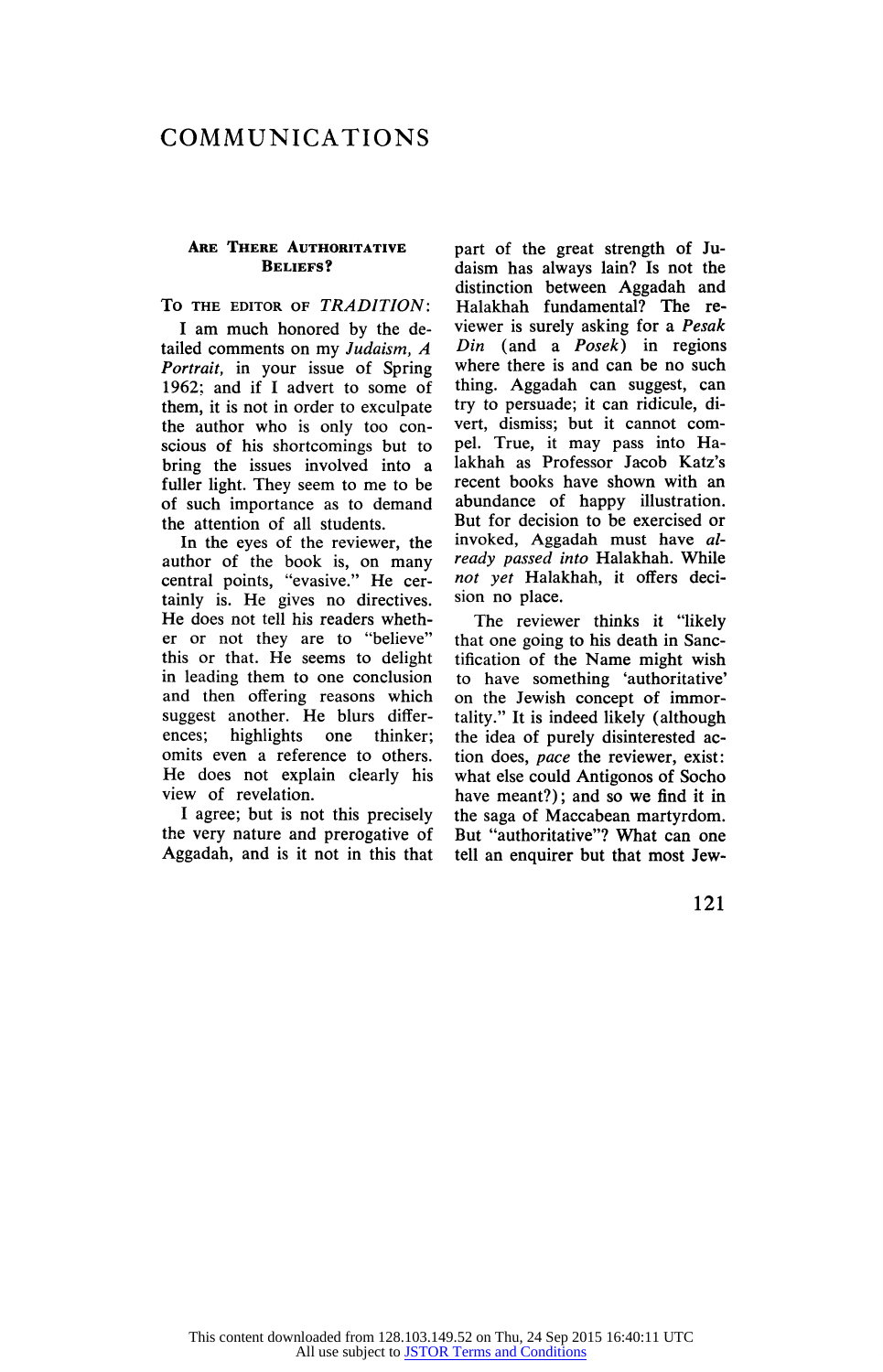ish thinkers since the medieval period have accepted the doctrine? Is this "authority"; or are we to bolster ourselves up with the names of Ducasse or Salter (Aristotle and Kant being out of date) and say that some of the moderns allow it (or rather, do not disallow it) if "faith" so demands? But suppose I (for the sake of argument) take my stand on the "thirteen articles" and say: "Thus far and no farther." Where does the doctrine of im mortality stand then? Dr. Kaddu shin has shown decisively that (as was already noted by Maimonides) the consensus of talmudic opinion was in favor of the doctrine of the resurrection of the body, and it is this doctrine which has im printed itself on the Prayerbook. By what "authority" dare I, or even your reviewer, pass over Tal mud and Prayerbook (and Bible!) in favor of what is commonly held to be a loan from the Greeks? As a fact we do, but not as a point of Halakhah, i.e., as a rigid and unquestionable decision; and I should be surprised if even the strictest rabbi of our day would, if appealed to, excommunicate me if I denied the immortality of the soul. (I doubt whether he would, even if I denied the resurrection of the body, although perhaps he ought to.) And this is not only be cause excommunication is out of fashion in most Jewish communi ties today. It is because, as Ravad said on a famous occasion: "The doctrine may be true, but many great and learned men have be lieved the contrary."

May I suggest that it is vital

to distinguish between implicit be lief and overt dogma. A logician might show that this, that or the other doctrine is "pre-supposed" in the actions and statements of (say) Abraham. It does not fol low that Abraham would have agreed. When faced with them he might have denied them, or said that if such were the case, he re gretted what he had said or done. For example, if he had read what Kierkegaard said about him, I think he would have torn his gar ments! But even assuming the al leged pre-suppositions to be sound, is it really true that Judaism could not exist without the conscious ac ceptance of (e.g.) Albo's three principles? It may be that they are "implicit" in Judaism (incidentally, I think myself that Abarbanel's treatment of the subject in his Rosh Amanah is much more intel ligent than Albo's); but has not historical Judaism managed to es cape the snare of dragging them into the light and insisting on them totidem verbis? Is not the reviewer (again!) confusing Aggadah with Halakhah and asking for halakhic decision in the field of Aggadah? Akiba at the stake proclaimed the unity of God, not a belief in im mortality and reward and punish ment. He may well have believed in these as well; but his well-known hedging on the topic of free-will, a hedging which I have always looked upon as characteristically Jewish, would suggest that he might have hedged here too.

I am afraid my partiality for Maimonides has deceived my re viewer. I find Maimonides the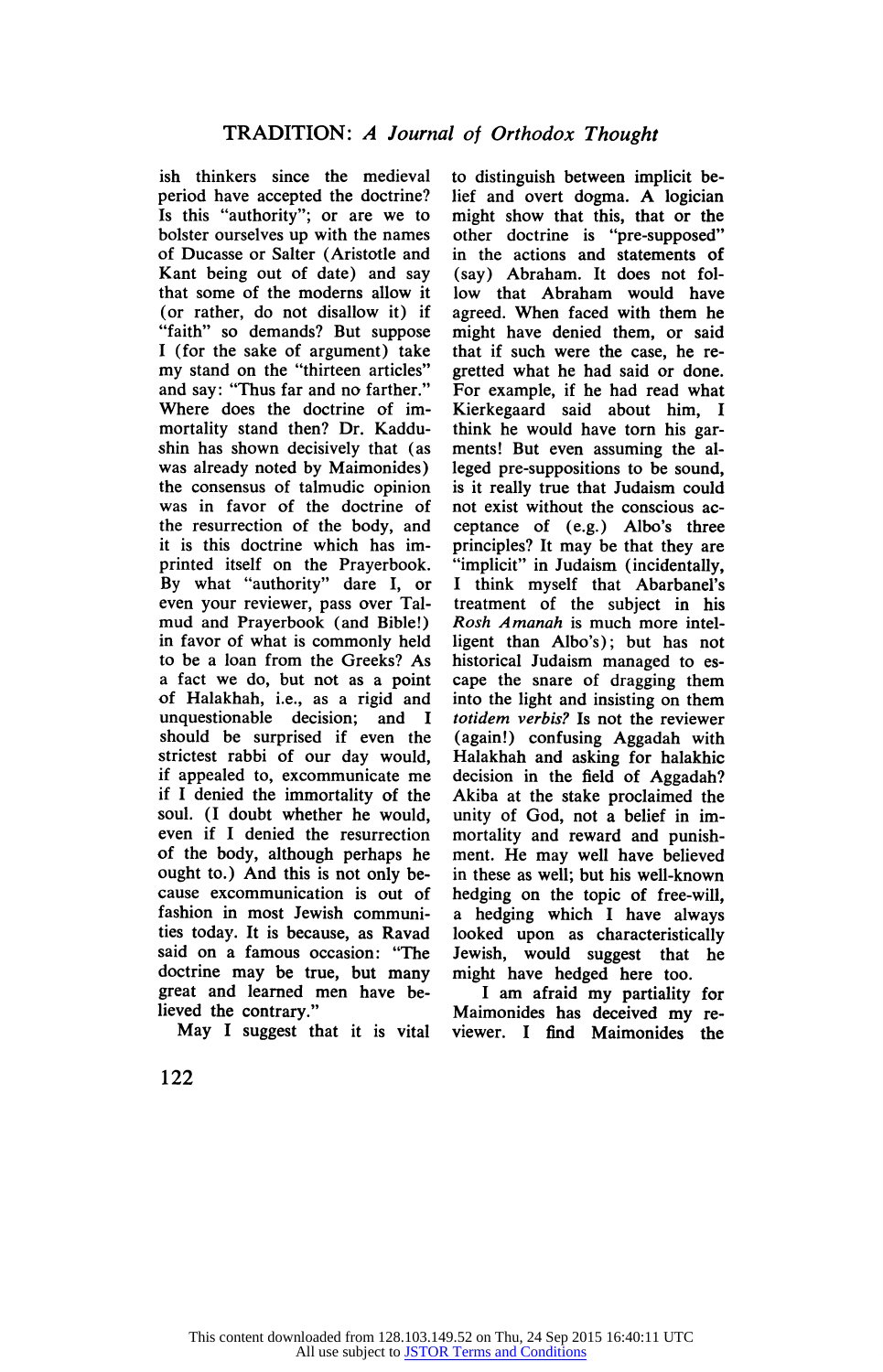clearest head (indeed, at times, the only clear head) among our theo rists of Judaism. But I do not hold him infallible. His principal im portance for us is surely that he gave us something reasoned out. But we are not bound to accept his reasoning, any more than we are bound to accept that of the late Mr. G. E. Moore whom your reviewer seems (to my mind, somewhat strangely) to consider an "authority" on ethics. Maimo nides may not have helped us out of "interest moralities" but he went a long way towards it. Yet we must remember, too, that "in terest moralities" may in the end prove to be sound. Why turn fruit-<br>ful ideas into incontrovertible ideas into incontrovertible dogmas? Perhaps Job was right when he said he didn't know.

1 always have to apologize for my attitude to the Kabbalah. As your reviewer perceived, and as I stated, I do not like it. I have studied and much admire the writ ings of Professor Scholem. As scientific investigations in a com paratively untouched field they have my highest respect. Profes sor Scholem has helped us all to understand what the Zohar said. But that does not mean that we have to accept it as Judaism. For myself, the more I understand it, the less I like it. Professor Scho lem has shown that much of the Kabbalah is a resuscitation, through hitherto untraced channels, of gnostic mythology, and any read er of the XI-XIIth century liter ature of the "Courts of Loun" and the Albigensian and kindred her esies knows that they present sim-

llar puzzles both as to content and to origin. But let the channels be what they may, is gnostic mythol ogy to be our Bible? Candidly, I prefer the old one! My personal view is that of Maimonides and Hermann Cohen that the aim (and partial achievement) of Judaism was precisely the destruction of mythology. If this view is sound (and we have to remember that the destruction of mythology is a continuing process and should be looked upon, in Kantian phra seology, as a *regulative* and not a constitutive idea, that is, a hope and object of striving rather than a fact), then Kabbalism is a step backwards. It is a relapse, a degeneration. Your reviewer may dis agree and consider the Zohar (in<br>Professor Scholem's words as Scholem's words quoted by W. T. Stace) a "source of doctrine and revelation equal in authority to the Bible and the Talmud"; but this matter is one of Aggadah, not of Halakhah, and in matters of Aggadah there is no Din.

As for the "place of the land of Israel in the scheme of Juda ism," I gave my views at sufficient length in my chapter on the "Com munity of Holiness." I fancy that the reviewer has fallen into the conventional confusion between the "Land of Israel" and the "State of Israel." The State of Israel has worries which neither I nor your reviewer can, or has the right to try to, solve; but are they, all or in part, connected with Judaism? In any case would it not be wiser for us to try and make up our minds first what Judaism is and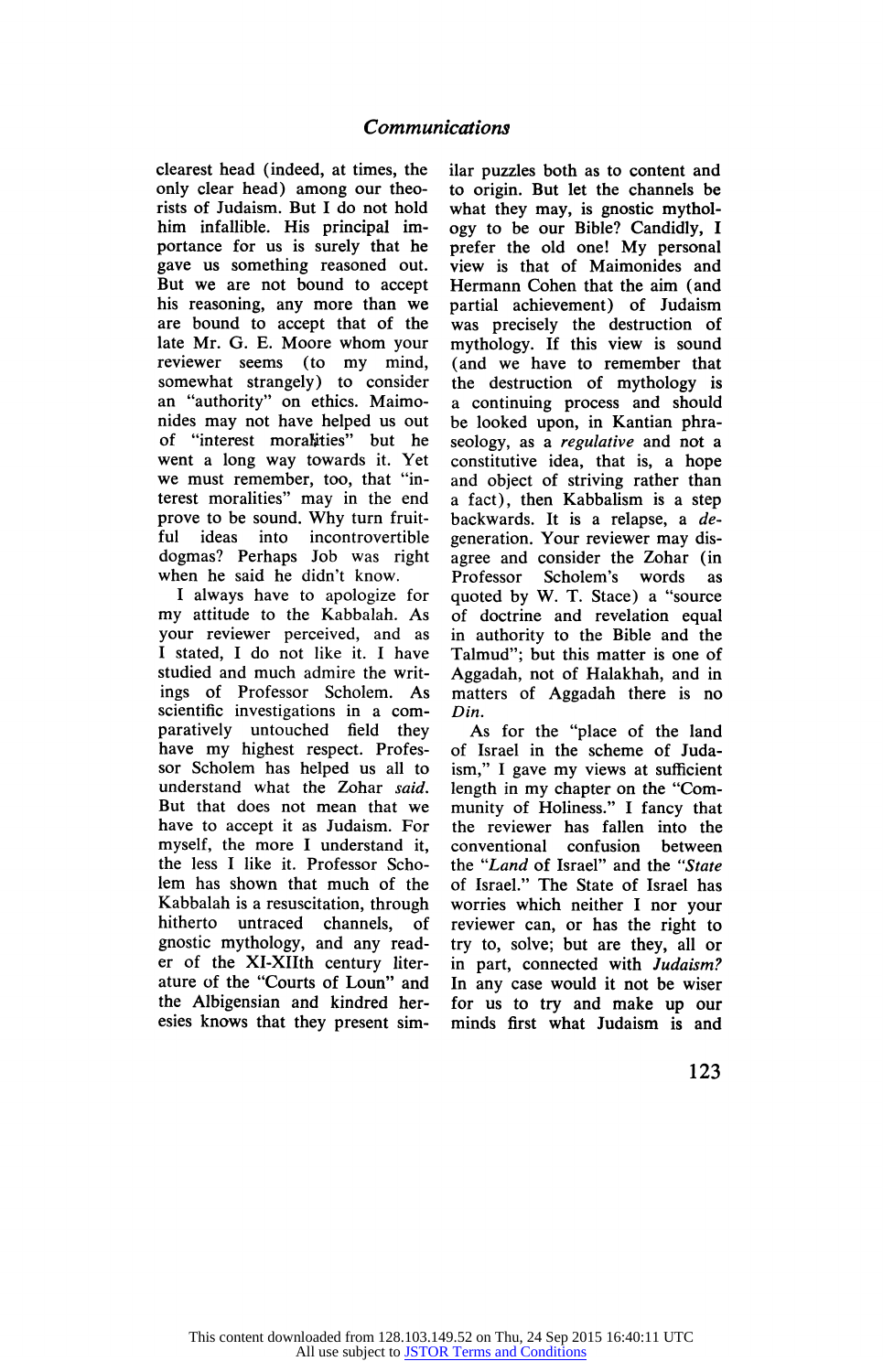only afterwards (and at this stage, I should have thought, each for himself) what our attitude to the new State is to be.

I confess that, even after read ing my Portrait, I do not know. But as I said in my Preface, my concern is to promote fresh think ing on the subject, and I am grate ful to your reviewer for having set the ball rolling and to you, Sir, for having let it roll. I suggest that as a next step you invite some of your learned contributors to turn their attention to the problem of Authority in matters which do not fall under the rubric of Halakhah. I know it is an old problem but it is no less important for that; and it is peculiarly pressing today. Is there any approach possible other than the historical one, and does Aggadah in these matters ever crystallize into Halakhah, and if so, when and how? LEON ROTH

Brighton, England

## Rabbi Spero replies:

The generally objective tenor of Professor Roth's letter deserves not the usual polemical "reply," but an attempt at earnest dialogue. I shall, therefore, address myself to the is sue (although some of our corres-<br>pondent's parenthetical thrusts pondent's parenthetical thrusts tempt me sorely) in an attempt to "roll the ball" a bit further.

Clearly, Professor Roth favors the historical view in accounting for the theological principles of Judaism, while I would press for the primacy of the logical ap proach. I would hesitate, however, to accept Professor Roth's formu

lation of the issue, i.e., "does Ag gadah in these matters ever crys tallize into Halakhah"? The no menclature is too vague and cum bersome and imposes upon him who would answer in the affirma tive, the alchemical task of trans forming one thing into something else — a truly dubious undertak ing. Aggadah is not a primitive term denoting a specific type of subject matter. Aggadah includes all material that is not Halakhah. However, materials may be non halakhic for different reasons and their relationship to Halakhah, therefore, may vary. Consider his torical material — a narrative with a moral lesson. Now the narrative as such does not ever pass over into Halakhah for the same reason that history is not law. The moral value exhibited in the narrative, however, may very well have long been a moral imperative reflected in the Halakhah. Hence, aggadic material of a historic character, be cause of its nature, can never be come Halakhah; on the other hand, aggadic material of a moral char acter probably always was rooted in the Halakhah. Aggadic material of a philosophic character, how ever, can, and has become Ha lakhah under certain conditions. For Halakhah is primarily a meth od whose end product is, indeed, "positive, prescriptive law," but which can be applied to theoretical material as well as to practical matters, to concepts as well as to deeds, to duties of the heart as well as to duties of the limbs. Ag gadah may only be "theory" but surely there is a right theory and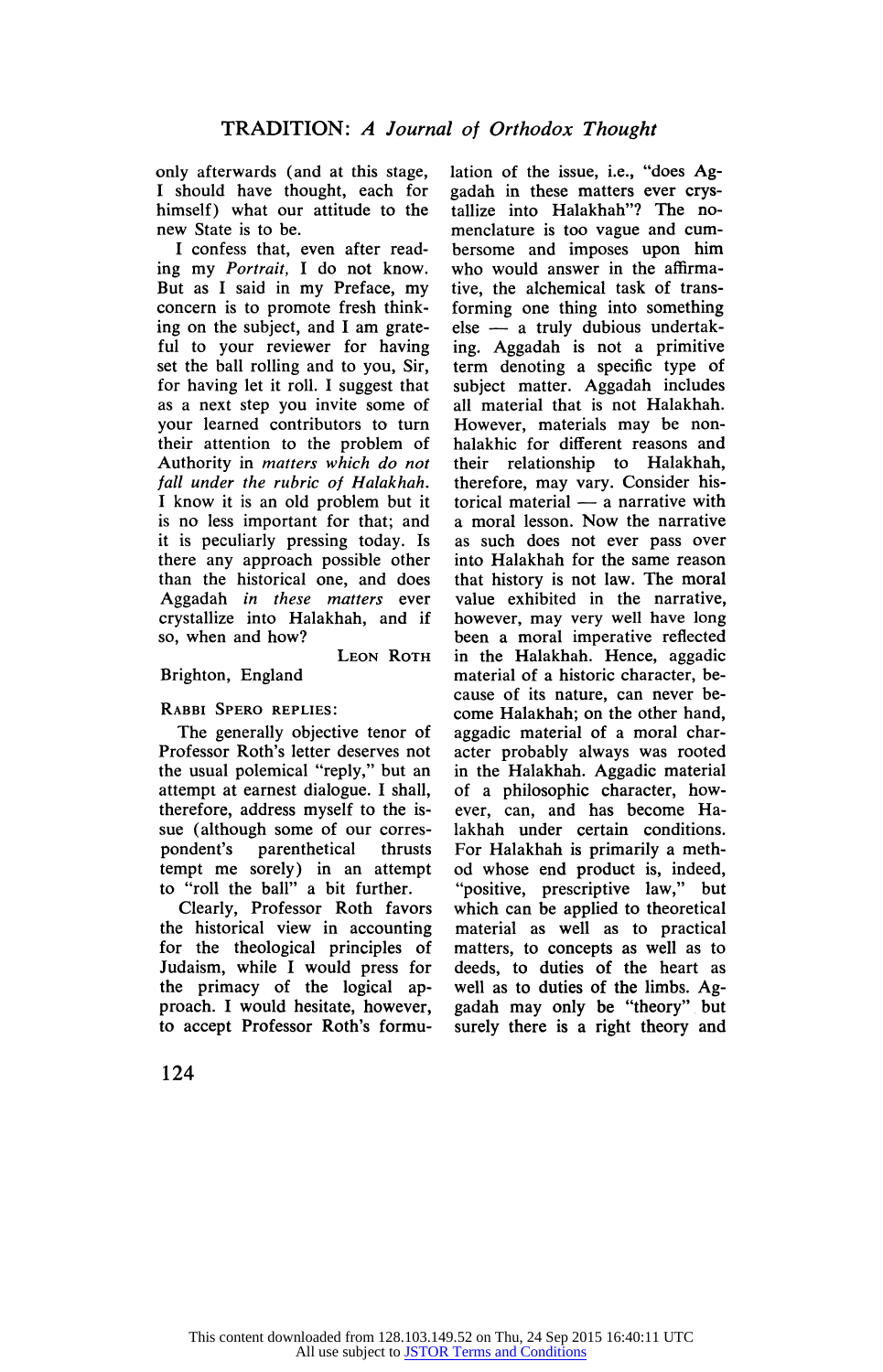a wrong theory. And it, as Frotes sor Roth has admitted, theories have practical consequences, then these too are subject to the "pres sure of the need for action." Hence, the Mishnah asserts authoritatively that he who denies the Torah is of Divine Origin, or that Resur rection of the dead is to be found in the Torah, or the Apikorus (see Maimonides' definition), has no share in the world-to-come and ceases to be a part of the com munity of Israel. This teaching has many echoes in the Halakhah, amongst which are Yoreh Deah, 119.:7, 158:2, and 2:9. Reflected here is the realization that belief in certain basic theoretical prin ciples, such as the existence of God, Revelation, and Reward and Punishment, are necessary condi tions for a commitment to Juda ism. These are the "implicit be liefs" that are thus made explicit and have become part of Hala khah.

But what are Professor Roth's objections? He asserts that even if we should admit that implicit be liefs can be rendered explicit, as, for example, in the case of an Ab raham, yet, "it does not follow that Abraham would have agreed." Indeed, it does not. All I can say, however, is that if, in point of fact, logicians show a particular doctrine to be "pre-supposed" in someone's statement, and when confronted with same, the indivi dual denies it, then, so much the worse for the individual. All that such a condition proves is that a certain individual is either unper ceptive or inconsistent, facts I

would not wish to believe about Abraham.

It is not that Professor Roth fails to see this, but that he fears this. He fears what he feels are the inevitable consequences of a Juda ism possessed of a systematic the ology. For why else should he look upon "dragging implicit beliefs into the light" as a "snare." The danger is expressed thus in his Portrait: "If Maimonides had truth, then every other view was false. He thrust many men out of Judaism by laying down a bound ary  $\ldots$ ." This may be so, but the remedy is not to cease laying down boundaries, but to lay down the right boundaries. As indicated, Ju daism already has boundaries of belief. Awareness of these extreme limits help us to realize, for ex ample, that Kaplan's god is not God, and Petuchowsky's revelation is not Revelation, and Silver's to rah is not Torah. Beyond this point is the ongoing task of Jewish the ology — to make explicit what is implicit, to determine what are precisely the pre-suppositions of our faith and to raise to the level of reflective consciousness the ra tional underpinnings of Judaism. Indeed, the objection of the Ravad was not directed at this process, but against the raising of a certain theory by Maimonides without ap parent warrant from the Mishnah, to the position wherein all who de nied it have no share in the com munity of Israel. Albo clearly dis tinguishes between doctrines denial of which would cause the collapse of the entire structure of Judasim, (God, Revelation, and Reward